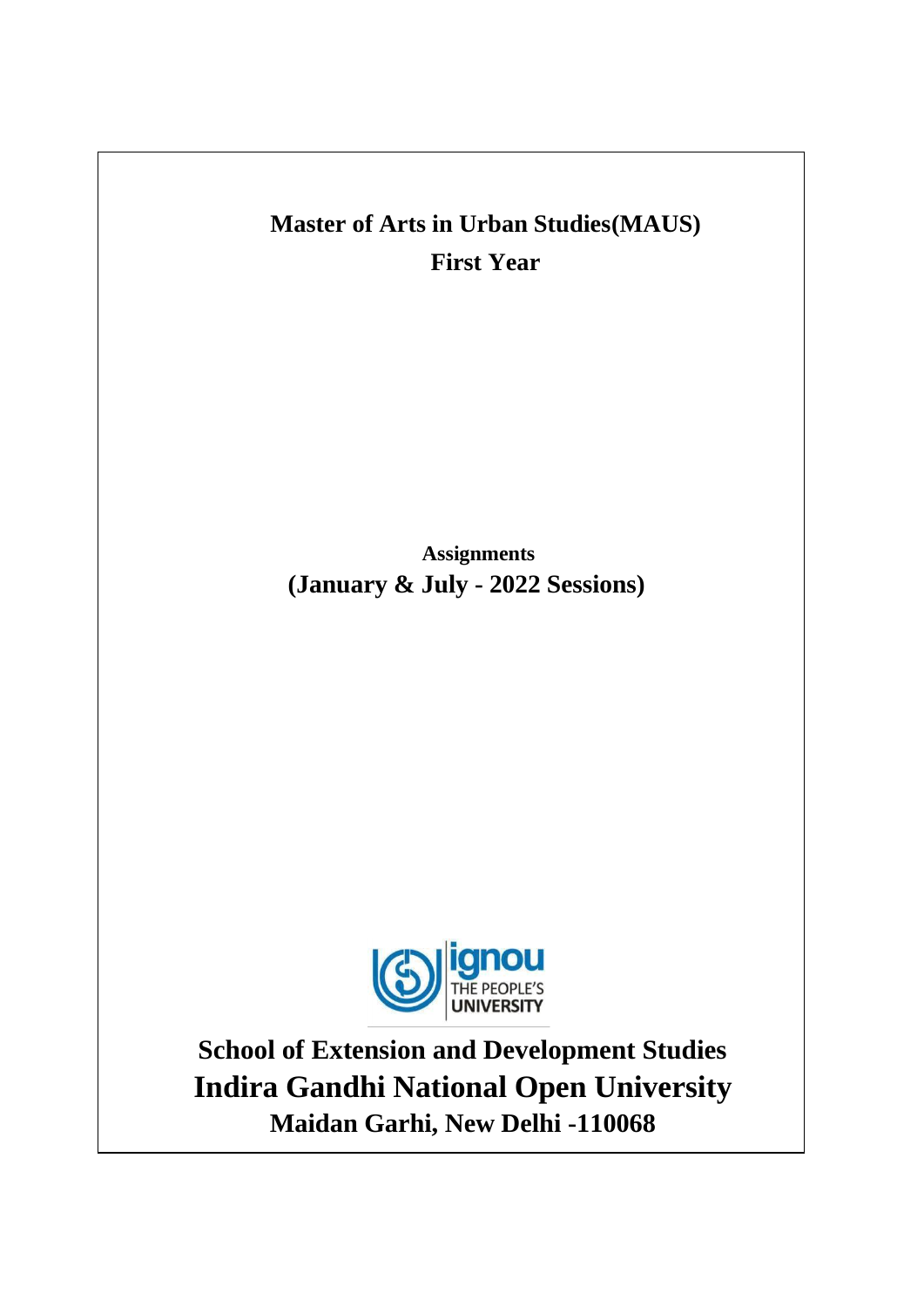Dear Learner,

You will have to do one assignment for each course. Each assignment carries 100 marks. Irrespective of the year of registration you need to submit the latest assignments uploaded on the website.

### **INSTRUCTIONS**

- 1. Read the detailed instructions about assignments given in the Programme Guide.
- 2. The top of the first page of your response sheet should look like this:

| E-mail |  |
|--------|--|
|        |  |
|        |  |

- 3. Use A-4 size paper for your responses. Write the question number with each answer. Write on both sides with margin and tie all the pages carefully, course wise.
- 4. You should write in your own handwriting. Each question to be answered in around 600 words.
- 5. Last date for submitting the assignments for January 2022 Session is 30<sup>th</sup> September 2022 and for July 2022 Session is 31st March 2023. However, you are advised to submit as soon as possible.
- 6. Submit the assignment responses to the Coordinator of the Study Centre and get acknowledgement.

### **GUIDELINES**

- 1. **Planning:** Read the assignments carefully. Go through the self learning material on which they are based. Make some points regarding each question and then rearrange them in a logical order.
- 2. **Organization:** Be a little more selective and analytical. Give attention to your introduction and conclusion. The introduction must offer your brief interpretation of the question and how you propose to develop it. The conclusion must summarize your response to the question
- **3. Make sure that your answer:**
	- a) is logical and coherent;
	- b) has clear connections between sentences and paragraphs;
	- c) is written correctly giving adequate consideration to your expression, style and presentation.
	- 4. **Presentation:** Once you are satisfied with your answers, you can write down the final version for submission. Write each answer neatly and underline the points you wish to emphasize.

#### **Please contact the following course coordinators for any academic help / clarification**

MEDS 041 and MEDS 042 : Dr. Nehal A. Farooquee, e-mail: [nafarooquee@ignou.ac.in](mailto:nafarooquee@ignou.ac.in) MEDS 0043 and MEDSE 046 : Prof. B.K. Pattanaik, e-mail: [bkpattanaik@ignou.ac.in](mailto:bkpattanaik@ignou.ac.in) MEDS 044 : Dr. P.V.K. Sasidhar, e-mail: [pvksasidhar@ignou.ac.in](mailto:pvksasidhar@ignou.ac.in)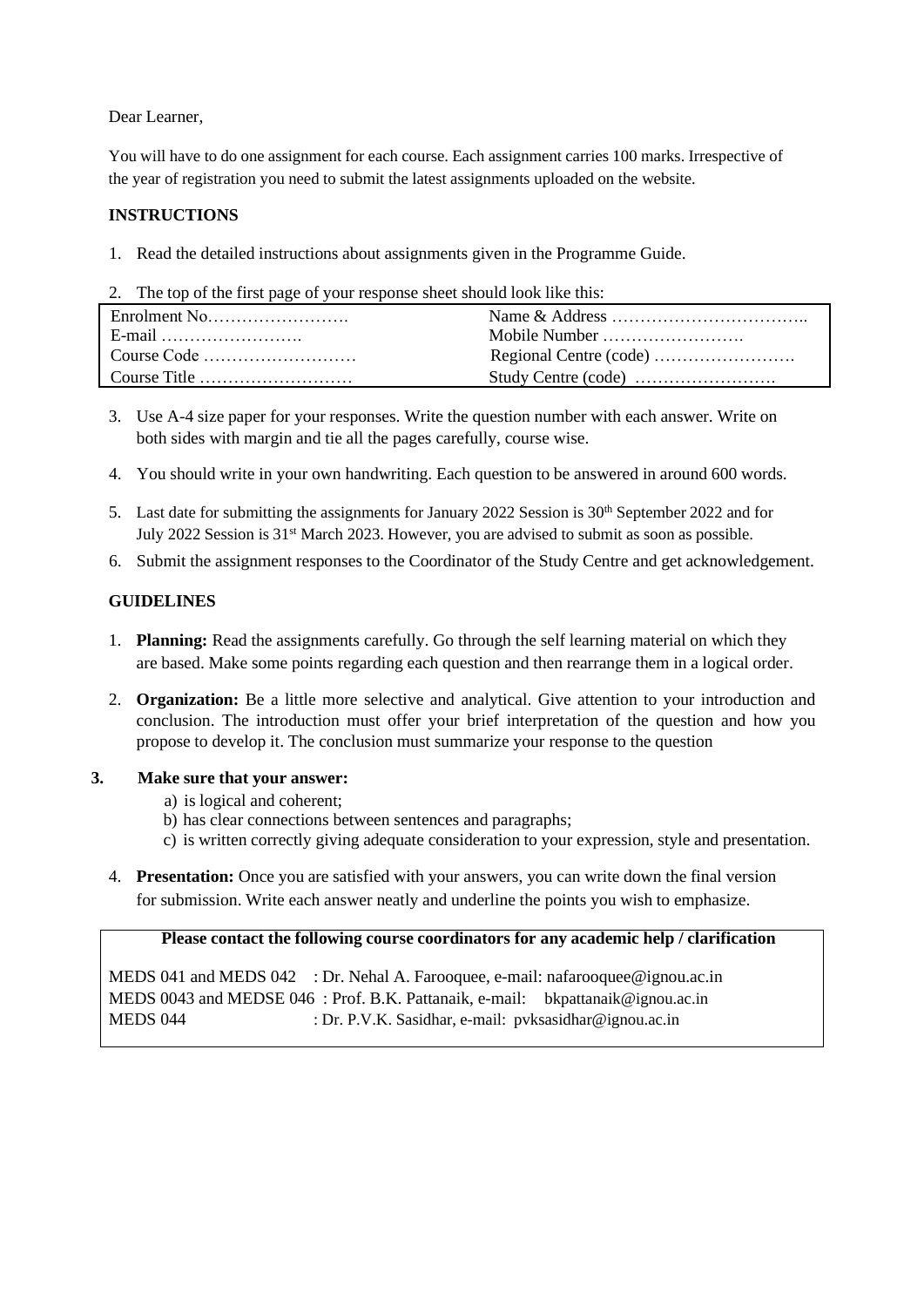# **ASSIGNMENT – 1 Introduction to Urban Development**

### **Course Code: MEDS-41 Maximum Marks: 100**

### **Answer all the questions. All questions carry 20 marks each.**

- 1. Explain the trends of urbanization in developed and developing countries. Describe four major issues and challenges of urbanization.
- 2. Describe the concepts new urbanism and just city with suitable examples.
- 3. Explain the process of fiscal decentralization in India.
- 4. What is a city region? Briefly explain various types of city regions.
- 5. Explain the objectives and importance of public private partnership. What are its advantages and disadvantages?

# **ASSIGNMENT – 2 Issues and Challenges in Urban Planning and Development**

# **Course Code: MEDS-42 Maximum Marks: 100**

### **Answer all the questions. All questions carry 20 marks each.**

- 1. What do understand by "urban paradox"? Illustrate the concept from the perspective of urban crime and health problem?
- 2. Discuss the role of urban industrialization on urban development. Explain role of FDI on urban industrialization.
- 3. What are the issues and challenges of urban law and order? What revitalization measures need to be taken to improve law and order?
- 4.Distinguish between urban informal sector and informal settlements. What are the causes of formation of informal settlements in urban areas?
- 5. What is the nexus between energy and development? What measures need to be taken for sustainable energy promotion?

# **ASSIGNMENT – 3 Dynamics of Urban Planning and Development**

Course Code: MEDS-43

### **Maximum Marks: 100**

### **Answer all the questions. All questions carry 20 marks each.**

1. What is sustainable development? Explain various indicators of sustainable development.